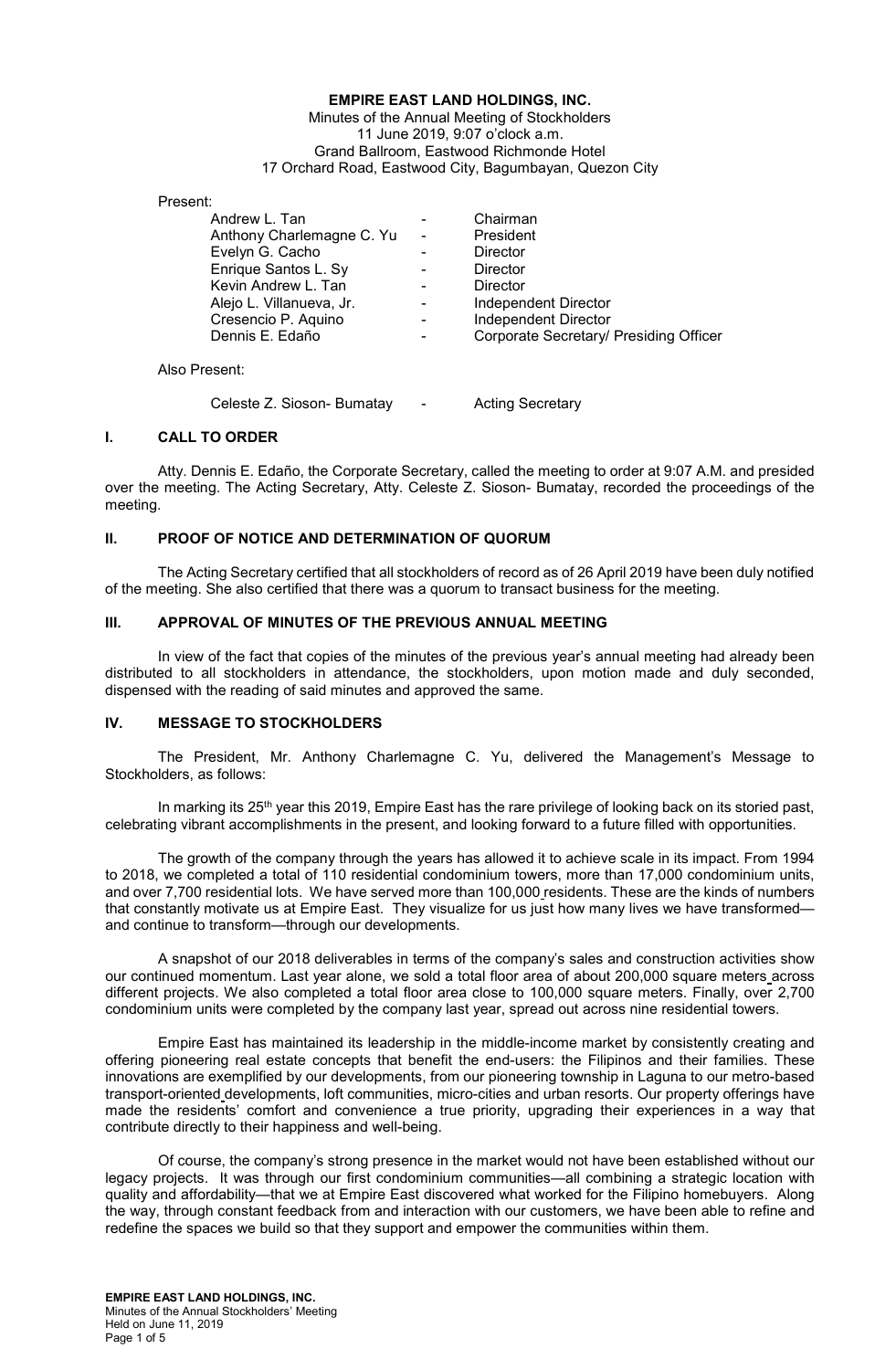Here are a few highlights from 2018 that showcase the multifaceted character of our brand. Our residential project, The Rochester was recognized at the Outlook Awards with a "Highly Commended" distinction for the "Best Premium Condominium" category. The Rochester is one of Empire East's urban resort offerings that puts wellness at the center of the community. Meanwhile, as part of the company's corporate social responsibility program, our employees initiated the construction of a library at New Little Baguio Elementary School in Laguna, which empowers the act of reading as a tool for education. We hope to spearhead even more CSR efforts, as we believe that we are in a distinct position to keep making a difference in people's lives.

Speaking of making a difference, we made a big move this year to announce a brand-new undertaking: Empire East Highland City. This master-planned 24-hectare township, is set to meet the needs of more Filipino families by bringing them an integrated and interconnected lifestyle—something the company constantly strives to deliver through its developments.

The future is exciting for us at Empire East. We would like to thank everyone who continues to recognize and amplify the value of what we do and support us through our continued evolution.

## **V. OPEN FORUM**

Below is a summary of the questions raised and answers given during the Open Forum:

- **Question:** Hi! Good morning, Sir! I'm Virgilio Valdez from Bulacan. There's a lot of talk about the stability of our government. Sa nakaraang eleksyon, maraming oposisyong and- dahil lahat ay proadministration ang nanalo, ibig sabihin nito-ito ba ay nakakabuti or nakakasama sa kumpanya? At gaano ka-stable ang kumpanya considering the political environment natin?
- **Answer:** Well, the Philippine economy is very strong. In fact, it is one of the strongest growth rates not only in Asia, but in the world. And, all the forecasts would indicate that this growth can be sustained. As such, we do not think that there is no reason for us to fear when it comes to the stability of the country, just like your company is equally as stable. If you look at the company, it has assets worth P42.6-B; we have trade receivables of P3.6-B which we can collect through time; we have 404 hectares of properties in our land bank and that would last us for the next five to seven years; the company also continues to construct many of our developments. In fact, if you look at the figures, there are 13 towers simultaneously being constructed and are in various stages of completion at the end of December 2018. In 2019, your company has projected to complete seven additional towers, that is about 2,200 units, and also this year, we will commence the construction of five additional towers which is additional 3,000 units. If you look at the reservation sales of the company, you would see that those reservation sales from the projects we sell and the projects that we sell to others, it increases from 19.47-B in 2017 to close to 25-B in 2018, which is a 25% jump. Given these indicators, the company remains really strong and we are very confident that we will be able to sustain this growth in the coming years. So, the short of the long response to you is that we think that the Philippine economy is very strong and we think that the company continues to be very strong within this context.
- **Question:** Uh, good morning. I'm Joel Ines from Sta. Rosa, Laguna. Ilang taon na rin ang nakakaraan mula ng nag-develop ang Empire East ng housing project. At ngayon, napakaraming malalaking developer ang active magdevelop sa mga probinsya. My question is: bakit hindi natin sila gayahin? Why not do the same? Considering yung ating Laguna Bel-Air at Sonoma ay naging successful. In fact, nakabili ako ng property ko sa Sonoma at masaya ako dun, and I'm still looking forward na magkaroon ng new development to invest.
- **Answer:** Thank you very much for your patronage of our projects! We are always open to developing horizontal projects, the house and lot projects, in Empire East. We have been very successful, as you have mentioned, in the past with Laguna Bel-Air and Sonoma and we welcome the opportunity to have such similar projects in the future. However, it's always a matter of timing. And for this year, we have decided to launch a very big project and this is the Empire East Highland City. In the years to come, we hope that we will be able to find suitable properties in order for us to replicate our successes in Laguna Bel-Air and Sonoma. Yes, we are continuously looking for horizontal projects or house & lot projects, and we hope that we will be able to replicate what we have done before. Thank you.
- **Question:** My name is RJ from New Manila. Na-mention lang kasi yung Empire East Highland City. Matagal ko na kasing nabasa yung announcement niyo regarding acquisition a huge property somewhere in Pasig or Cainta? Now I heard that it sounded like a major project, I think, kung ito na ba yun. So, my question is: have you tested the market yet? Is there a project details regarding this plan?
- **Answer:** Yes, yes. As you mentioned, yes, it really took us some time to bring the project Empire East Highland City into the market. The reason for this is because we are dealing with a very big property, it's a very prime property in the Pasig and Cainta area and we wanted to make sure that it is carefully master-planned. In fact, in the process, we have invited master-planners from the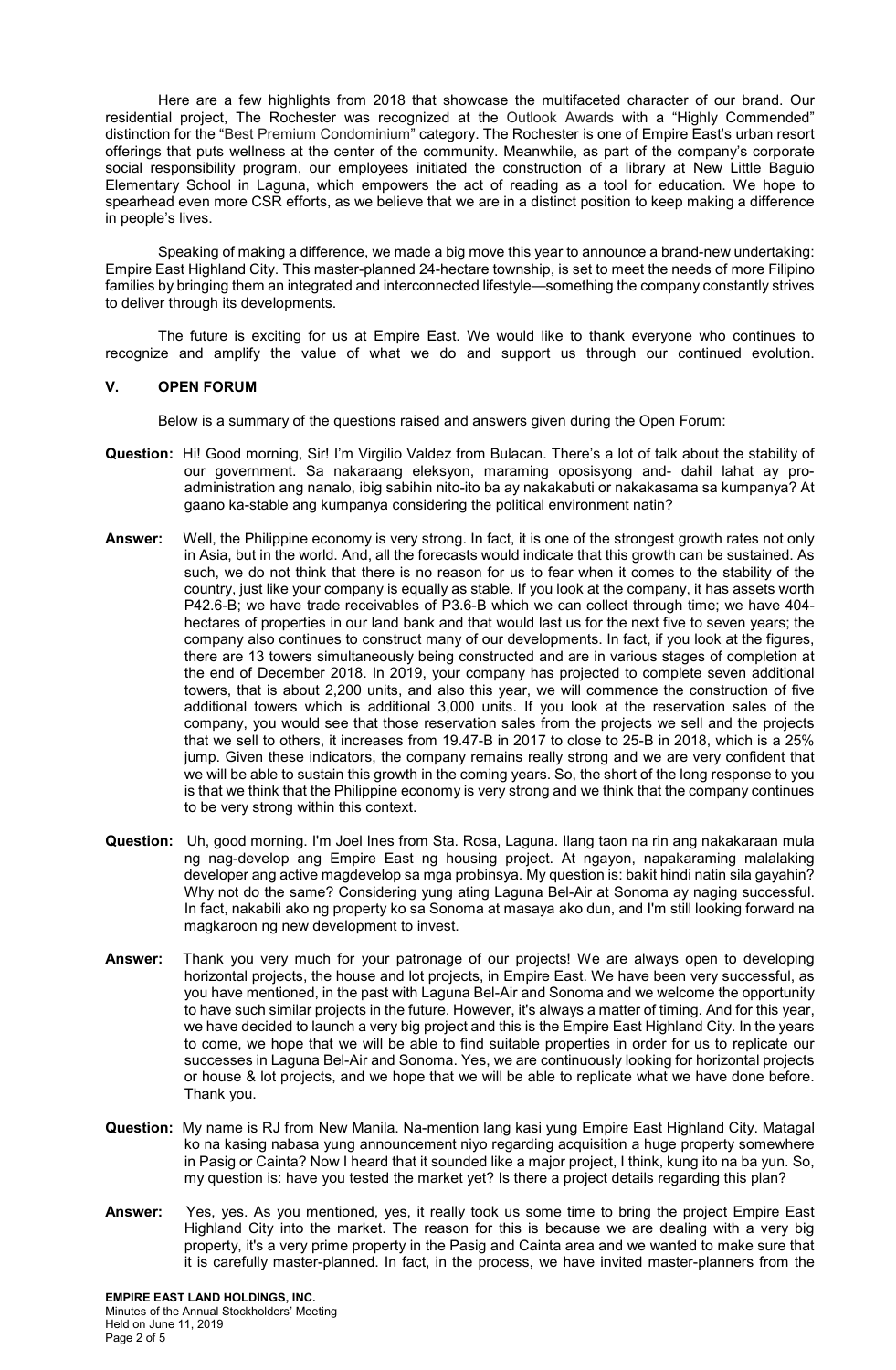Philippines and abroad to bid for the design and master-plan of the project. We also have to carefully evaluate all the properties around to see what the best use for the property is. In the end, we have come up with a most beautiful master-plan for this particular property called Empire East Highland City emphasizing that it is a development of Empire East and emphasizing the features of this development. Now, in so far as the details of this project is concern, as mentioned, it is a 25-hectares. It will be developed into a 25-hectare township at the convergence of Pasig City and Cainta. This will be the first elevated city in the Philippines. Everything will be elevated – from the vast sloping gardens of the Highland Park where there will be a church that will seat 500 people, there will also be retail areas, there will be Grand Steps leading to the Highland Mall. That iconic Highland Mall shall be developed by Megaworld Lifestyle Malls. It features about 58,000-square meters of retail area – very high-end shopping, dining, as well as entertainment experience. The project will have about 38 high-rise residential towers, that's the reason why it's considered a very major project for us. In fact, our first high-rise development in the East of Metro Manila and it's going to be our grandest and biggest project to date. The development also boasts of a four to sixlane road leading from Felix Avenue. This very affordable yet what we would like to think Luxurious Uphill Development will be centered also around an exclusive club that will have- by membership alone. We will spend more than P10-B in the next ten years just for this project alone – that's how big the project is. We have- you're asking if we tested, yes, we have tested the market and that's the reason why it took us about five years before we brought it out to the market and the results are overwhelming. We have not officially started selling the project but we have tried to test the market. And as of this date, we have offers to purchase – more than 200 offers already to purchase. We feel that it would be very easy for us to wipe out the tower after tower, once we have launched this. The official launching date will be this July, the time when we celebrate our 25th year anniversary. For those of you who are interested, I think-let me allow me to make a sales pitch: this would be a wonderful project and if you want to invest, this is the time to invest. The price would definitely go up so you want a good investment, this would be a very good investment.

- **Question:** Hello, good morning! I'm Vernadette from Caloocan. I'm a broker. First of all, I would like to congratulate Empire East for their 25-year milestone, ano. Especially there was a time where the public thought your group will not survive the Asian Financial Crisis like many other companies. Especially to the key people who helped survive the crisis, still continue to lead this company. Congratulations! So, I would like to ask, may we know if Empire East will be holding a celebration in a grand manner for their 25 years and will it include us the stockholders?
- **Answer:** Thank you very much! Yes, we all are what are today because of the people who have worked with us since the time of the Asian Financial Crisis. And we are equally thankful to all of you our stockholders who have continue to repost their trust and confidence in us. For the 25th year celebration, we have a theme and the theme is Celebrating Unparalleled Communities. The reason for that theme is that we believe that our company is instrumental in providing quality homes for its people and we provided an unparalleled and incomparable lifestyle experience to many aspiring Filipino families. Now, as we celebrate this year, it is our desire to uphold the commitment that we have for our buyers having this unparalleled community and that's the reason why we deemed it proper that on our 25th year as we celebrate this we will give you another unparalleled community which is the Empire East Highland City. Now in so far as modest celebration is concern, our celebration in Empire East is always in modest when we celebrate it with our people and our stakeholders. The main focus, we have decided in group, of this year's celebration is more on our Corporate Social Responsibility efforts. We have decided that we will celebrate by giving back to the community that has supported as for this year's and how do we do that? It is our decision that we will held 25 Corporate Social Responsibility initiatives- pocket initiatives in the different parts of the country. Now, none of this CSR activities that we held will involve major expenditure from the corporation. All the major expenditures will be born from the officers, employees, and sales staff of the corporation. The reason why we're doing this is because we believe that it is our way of showing how grateful we are for the company who sustained us and we would like also to be able to use our own resources this time to project the image of the company and to be able to reach out and give back to the community that has given us so much to our company. Now, these 25 CSR projects will involve the sick, the elderly, the students, the youth, and we will have some environmental projects. We believe that the- regarding your question if there will be a grand celebration with the stockholders. We will not have that because we believe that as our stockholders, you will share with us our vision as we celebrate it in a very modest manner and instead, extend our assistance in a community at large, in order for us, for you our shareholders and ourselves to make it a more inclusive community. That's how we're going to celebrate our 25th year.
- **Question:** Hello, ladies and gentlemen. Good morning. There are many Chinese nationals purchasing condominium units here in Manila Bay, as well as in Makati central business district. Sir, this is my question, in Empire East nakakaexperience po ba kayo ng mga problems as well as mga concerns tulad ng naeexperience po ng other developers sa countryside ngayon especially here in the Philippines?
- **Answer:** Yes, we are aware that there is a surge of mainland Chinese buyers in the local real estate industry and there are also many Chinese nationals who are leasing condominium units particularly in the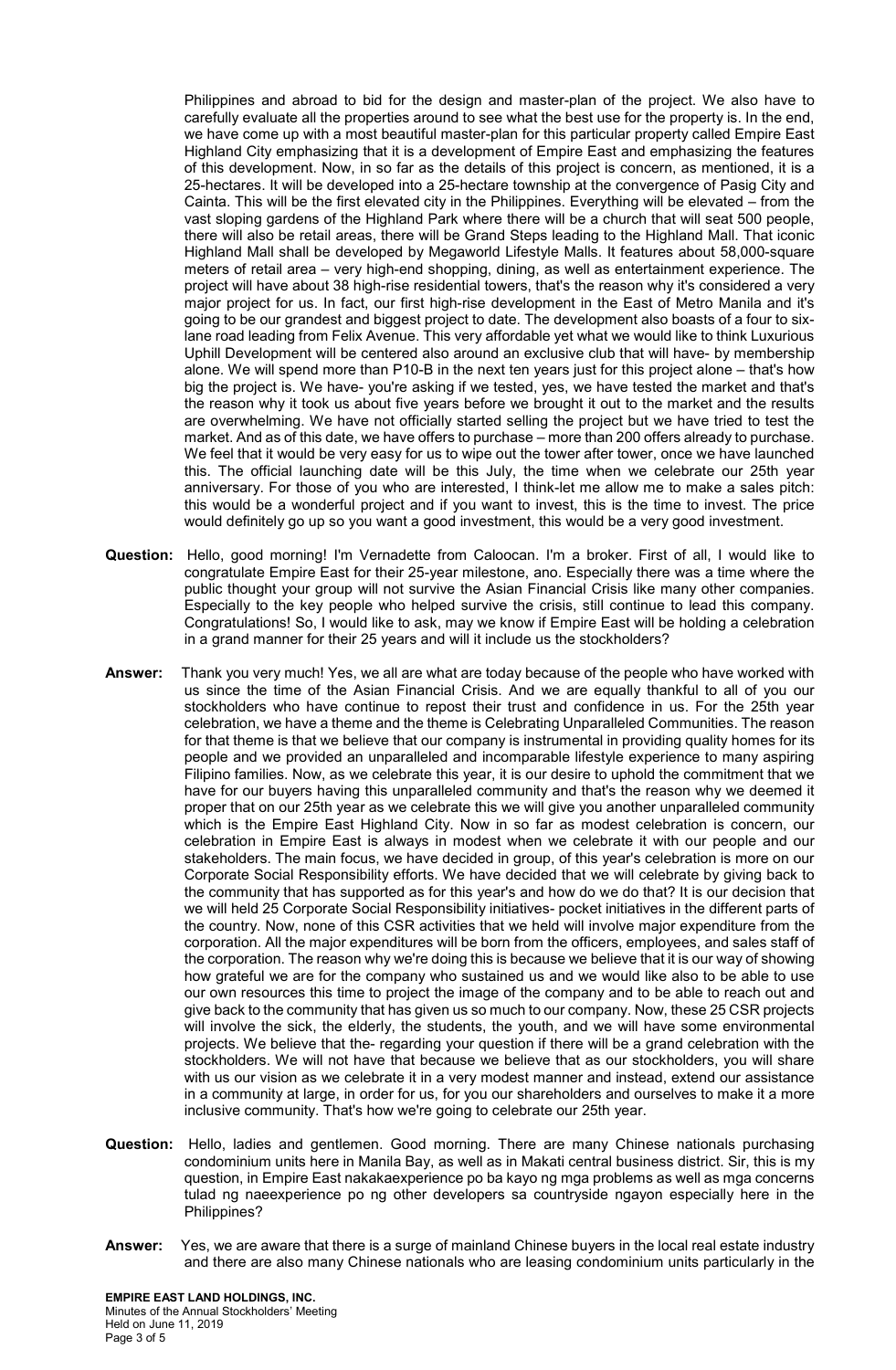Manila Bay area and the Makati CBD. In the case of Empire East, we do not have any project in the Manila Bay area. In the Makati CBD, we have some Chinese nationals who are leasing condominiums in our San Lorenzo Place but the numbers are not very substantial. This is primarily due to the fact that the in Empire East our market is really the broad middle-income end-user market and as such, our buyers occupy their own units and not too many of them lease them out to other people. For the pre-selling projects, on the other hand, we do have buyers from different nationalities, Chinese included, and on our end we just want to make sure that we follow the nationality threshold that is provided by our law. Now, regarding your query on whether or not we face problems because of the influx of foreign nationals, we believe that the only challenge is that of property management. Since some of these foreign nationals may sometimes have their own requirements and practices. In this aspect, we believe that what we need to do is continue to strengthen our property management function in order for us to address all the needs of our residents.

- **Question:** So, good morning. My name is Bong Abadelo from Caloocan. I work in Makati. So, everyday ang daanan ko kasi EDSA. So, every time na dumadaan ng EDSA ang lagi kong nakikita ay yung mga billboards. Before kasi napaka-aggresive ng company niyo in putting billboards pero right now parang wala akong nakikita. Do you have any plans in putting it back or kung ano pa yung plano ng company niyo?
- **Answer:** Yes, we have utilized all these mini billboards along major thoroughfares for a few years. In fact, we are the first company to do this following what the consumer brands would do. And that have helped in creating a brand awareness for us. As to why we have withdrawn some of these billboards in some of the ad spaces, the reason is because the market continues to change. More and more, we see that advertising is going digital. And because of that we have decided to allocate our marketing funds more in areas where it generates more and faster results and that is in the digital world. Now, we have retained some of these ads along major thoroughfares where there is really high visibility and which is near to our project such as in Covent Garden, Paddington Place, Little Baguio Terraces, so on and so forth. So, in short, yes, we have shifted to digital marketing but we have retained some of these mini billboards that you have grown accustomed to.

# **VI. ENGAGEMENT OF EXTERNAL AUDITOR**

The Presiding Officer informed the stockholders that the Audit Committee of the Board of Directors has recommended to the Board the engagement of Punongbayan & Araullo as external auditors of the Company for the audit of the its financial statements for the year ending 31 December 2019, and that the Board has approved such engagement.

Upon motion made and duly seconded, the stockholders approved the following resolution:

"RESOLVED, that the engagement of Punongbayan & Araullo as external auditors of the Company for the audit of the its financial statements for the year ending 31 December 2019, be approved."

### **VII. RATIFICATION OF ACTS AND RESOLUTIONS OF THE BOARD OF DIRECTORS, EXECUTIVE COMMITTEE AND MANAGEMENT**

The Presiding Officer proposed the ratification of all acts of the Board of Directors, Board Executive Committee and Management, and all resolutions adopted by them during the period covering 1 January 2018 to 31 December 2018.

Upon motion made and duly seconded, the stockholders approved the following resolution:

"RESOLVED, that all acts of the Company's Board of Directors, Board Executive Committee and Management, and all resolutions adopted by them during the period covering 1 January 2018 to 31 December 2018, be ratified."

### **VIII. ELECTION OF DIRECTORS**

The Chairman of the Meeting informed the stockholders that the Company would be electing seven (7) directors. He added that pursuant to the Securities Regulation Code, SRC Rule 38 and in relation to the SEC Memorandum Circular No. 6, Series of 2009 and its Revised Manual of Corporate Governance, the Company is required to have at least two (2) independent directors out of seven directors.

Mr. Ricardo B. Gregorio, on behalf of the Corporate Governance Committee, presented the Final List of Nominees to the Board of Directors, as follows: Mr. Cresencio P. Aquino and Mr. Alejo L. Villanueva, Jr. for independent directors, and Andrew L. Tan, Anthony Charlemagne C. Yu, Enrique Santos L. Sy, Kevin Andrew L. Tan and Evelyn G. Cacho for regular directors.